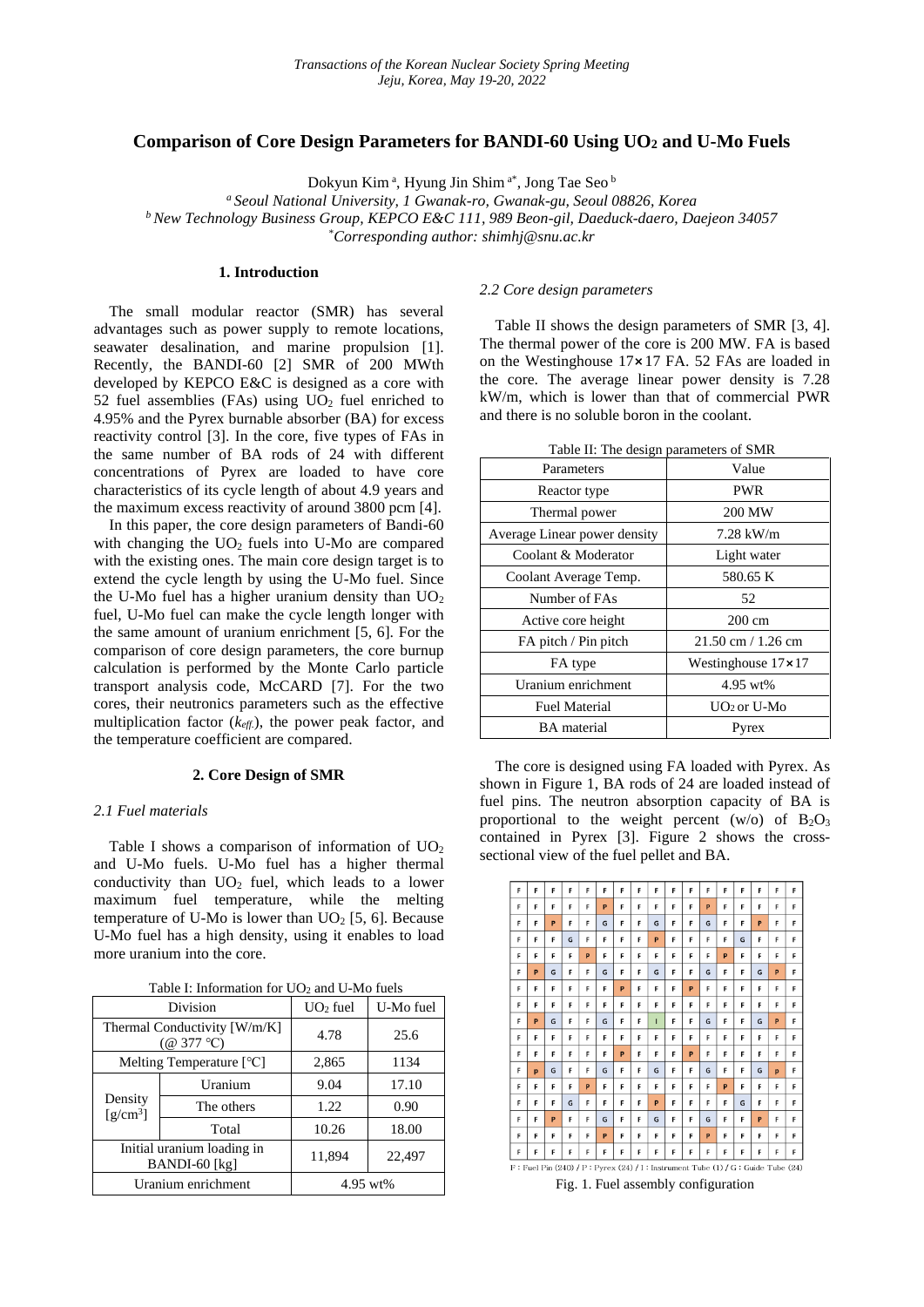

Fig. 2. The cross-sectional view of the fuel and BA.

### *2.3 Loading Pattern of the Core*

Table III shows the information of FA types by the concentration of BA. FAs using a high concentration of B<sub>2</sub>O<sub>3</sub> are placed in the center of the core and FAs using a low concentration of  $B_2O_3$  are placed in the periphery to make power distribution smooth in the radial direction [3, 4]. Figure 3 presents the loading pattern of SMR. In the soluble boron-free SMR, the core needs a large amount of the reactivity control mechanism instead of soluble boron, and the reactivity change should be controlled by using the control rods. As shown in Figure 4, there are forty (40) Control Element Assemblies (CEAs) in the core for the reactivity control [2]. The location of CEAs is determined to control for normal operation and provide sufficient control rod worth to overcome the reactivity feedback caused by the core state change [3, 4].

Table III: FA types by the concentration of BA

| $B_2O_3$ w/o | Number of | Number of | Number of |
|--------------|-----------|-----------|-----------|
| in Pyrex     | fuel pins | BA pins   | FA        |
|              | 240       | 24        |           |
| 10           | 240       | 24        | 12        |
| 25           | 240       | 24        | 16        |
| 35           | 240       | 24        | 12        |
| 40           | 240       | 24        |           |
| Total        | 12,480    | 1,248     | 52        |



Fig. 3. The loading pattern of SMR



**3. Numerical Results**

The McCARD burnup calculation is conducted with 50,000 or 100,000 histories per cycle on 150 inactive and 300 active cycles using the continuous-energy cross section libraries produced from ENDF/B-VII.1. Table IV shows the McCARD burnup calculation options.

Table IV: The McCARD burnup calculation options

| Division              | $UO2$ core                 | U-Mo core                  |
|-----------------------|----------------------------|----------------------------|
| Neutron histories     | 100,000                    | 50,000                     |
| Active/inactive cycle | 300/150                    | 300/150                    |
| Fuel Avg. Temp.       | 700K                       | 700K                       |
| Moderator Avg. Temp.  | 580.65 K                   | 580.65 K                   |
| Moderator density     | $0.7105$ g/cm <sup>3</sup> | $0.7105$ g/cm <sup>3</sup> |

#### *3.1 The effective multiplication factor (keff.)*

Figure 5 shows *keff.* vs. the effective full power day (EFPD) behavior of UO<sup>2</sup> and U-Mo cores. The calculated maximum cycle lengths for  $UO<sub>2</sub>$  and U-Mo cores are  $1,784 \pm 6$  and  $2,905 \pm 10$  days, respectively. The excess reactivity for the U-Mo core is calculated as  $7,080 \pm 15$  pcm, which is  $3,291 \pm 15$  pcm more than the  $UO<sub>2</sub>$  core. Table V shows the difference in results about EFPD, burnup, and the excess reactivity.



Fig. 5. *keff.* vs. EFPD behavior of UO<sup>2</sup> and U-Mo cores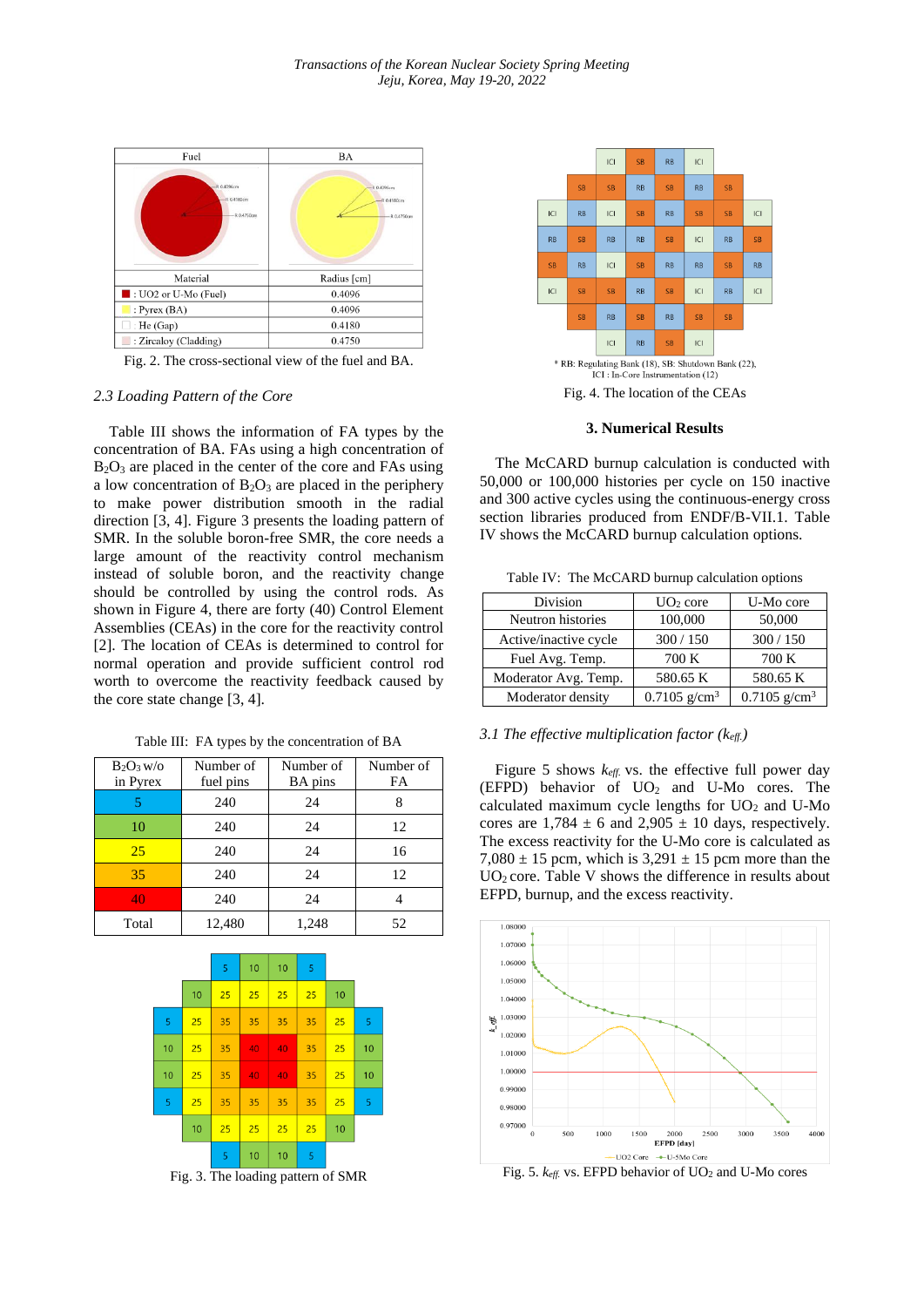| <b>Division</b>            | UO <sub>2</sub> Core  | U-Mo Core           |
|----------------------------|-----------------------|---------------------|
| Max. EFPD<br>[day]         | $1,784 \pm 6$         | $2,905 \pm 10$      |
| Max. burnup<br>[MWD/kgU]   | $29.99 \pm 0.09$      | $25.82 \pm 0.09$    |
| Excess<br>reactivity [pcm] | $3,790 \pm 10$        | $7,080 \pm 18$      |
| <b>BOC</b> $k$ eff.        | $1.03939 \pm 0.00012$ | $1.07620 + 0.00017$ |

Table IV: The calculation results of UO<sub>2</sub> and U-Mo cores

## *3.2 The power peaking factor*

The assembly power peaking factor (Fr) for both cores are compared in Figure 6. Both graphs decrease from BOC to the middle of the cycle (MOC) and reach their highest value at the end of the cycle (EOC). The maximum Fr values for  $UO<sub>2</sub>$  and U-Mo cores are 1.355  $\pm$  0.002 and 1.328  $\pm$  0.003, respectively.



Fig. 6. Fr vs. burnup behavior of  $UO<sub>2</sub>$  and U-Mo cores

Figure 7 shows the pin power peaking factor (Fq) vs. burnup of  $UO<sub>2</sub>$  and U-Mo cores. Both cores show similar Fq behavior over the cycle, with the U-Mo core maximum peaking factors being slightly higher within the error bars indicating 1σ statistical uncertainty in calculated results. The maximum Fq values for  $UO<sub>2</sub>$  and U-Mo cores are  $2.33 \pm 0.10$  and  $2.57 \pm 0.17$ , respectively.



Fig. 7. Fq vs. burnup behavior of UO<sup>2</sup> and U-Mo cores

#### *3.3 The temperature coefficient*

Table IV shows the McCARD burnup calculation options for the temperature coefficients of both cores. The fuel temperature coefficients (FTCs) for  $UO<sub>2</sub>$  and U-Mo cores are compared in Figure 8. The U-Mo core FTCs are more negative than the  $UO<sub>2</sub>$  core FTCs over the cycle.

| Division                                          | $UO2$ Fuel |            | U-5Mo Fuel |            |
|---------------------------------------------------|------------|------------|------------|------------|
|                                                   | <b>FTC</b> | <b>MTC</b> | <b>FTC</b> | <b>MTC</b> |
| Delta fuel<br>temp. $[K]$                         | 200        | $\Omega$   | 50         | 0          |
| Delta moderator<br>temp. $[K]$                    | ∩          | 7.5        | 0          | 7.5        |
| Fuel avg.<br>temp. [K]                            | 900        | 700        | 650        | 700        |
| Moderator avg.<br>temp. [K]                       | 580.65     | 573.15     | 580.65     | 573.15     |
| Moderator density<br>$\left[\text{g/cm}^3\right]$ | 0.7105     | 0.7270     | 0.7105     | 0.7270     |
| Neutron histories                                 | 100K       | 50K        | 50K        | 25K        |
| Active cycle                                      | 300        | 300        | 300        | 300        |
| Inactive cycle                                    | 150        | 150        | 150        | 150        |

Table V: The calculation options for FTC & MTC



Fig. 8. FTC vs. burnup of UO<sup>2</sup> and U-Mo cores

Figure 9 shows a comparison of the moderator temperature coefficient (MTC) for both cores. In BOC, the  $UO<sub>2</sub>$  core MTC is more negative than the U-Mo core FTC, and vice versa in EOC.



Fig. 9 MTC vs. burnup of UO<sup>2</sup> and U-Mo cores